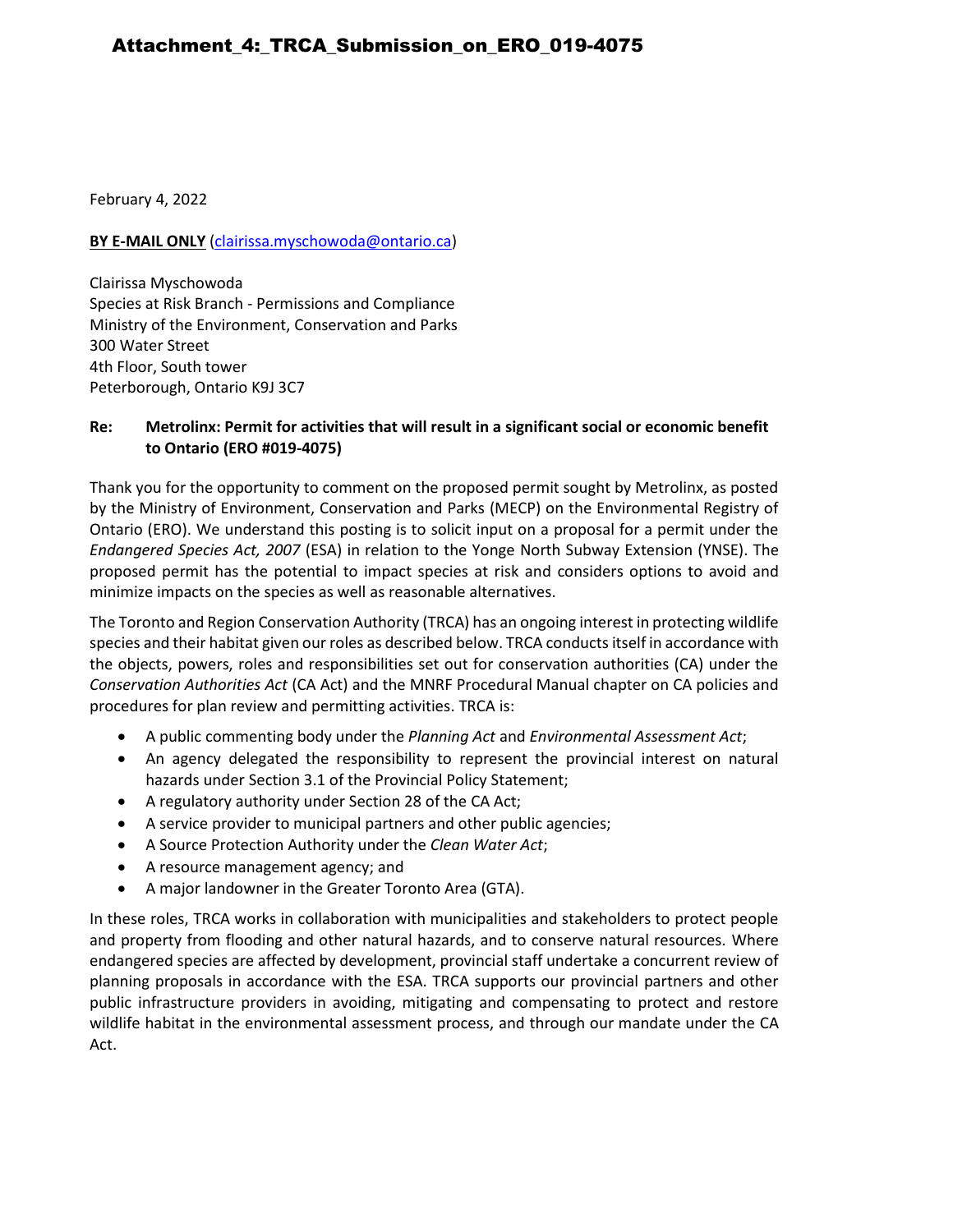# Attachment\_4:\_TRCA\_Submission\_on\_ERO\_019-4075

#### **Government Proposal**

We understand the government is seeking public input on a proposal for a socio-economic permit under the ESA in relation to the YNSE. Although the exact area of impact is not yet known, a larger area, known as "Study Area", is being considered for the final designs of the project.

The Study Area extends approximately eight kilometres north from Finch Station in the City of Toronto to Vaughan, Markham, and Richmond Hill. Approximately six kilometres of the extension is underground, and approximately two kilometres is at surface level. An additional kilometre of surface-level track at the northmost portion supports subway operations. A significant portion of the line is planned to be constructed underground. It will involve activities such as:

- vegetation disturbance and removal;
- site grading;
- filling;
- excavation;
- stockpiling of soil or other materials;
- construction of retaining walls, rails and roads
- (TRCA notes that other significant activities are typically establishing construction shafts and constructing emergency exit buildings and storage facilities).

We further understand that Species at Risk (SAR) have been observed within the Study Area for the project, namely: Bank Swallow (*Riparia riparia*), Barn Swallow (*Hirundo rustica*), Butternut (*Juglans cinerea*), and Chimney Swift (*Chaetura pelagica*). Additionally, there is evidence that the following species may be found within the Study Area: Eastern Small-footed Myotis (*Myotis leibii*), Little Brown Myotis (*Myotis lucifugus*), Northern Myotis (*Myotis septentrionalis*), Redside Dace *(Clinostomus elongatus*), and Tri-coloured Bat (*Perimyotis subflavus*).

The ERO posting also states that most of the Study Area has not yet been surveyed in detail for SAR. The proposed permit would require surveys to confirm or refute the presence of additional species before construction activities commence.

#### **General Comments**

TRCA commends Metrolinx for proactively seeking a permit for SAR impacts within the project Study Area in advance of the detailed design phase. This approach is consistent with a recommendation made in TRCA's previous comments to ERO postings on priority transit projects (ERO #019-1682, ERO #019-4601, ER0 #019-2243), with the rationale that comprehensive, creative, and collaborative approaches early in the infrastructure planning process facilitate streamlining, better decision making, positive outcomes and greater certainty for all stakeholders.

From the current ERO posting, we understand that Metrolinx is seeking ways to minimize adverse effects on the species and that many of these mitigation measures may be included as requirements in the proposed ESA permit, such as:

- undertaking studies to confirm or refute the presence of the species prior to construction commencing;
- undertaking work at the time of year when the species are less sensitive to disturbance if habitat will be removed: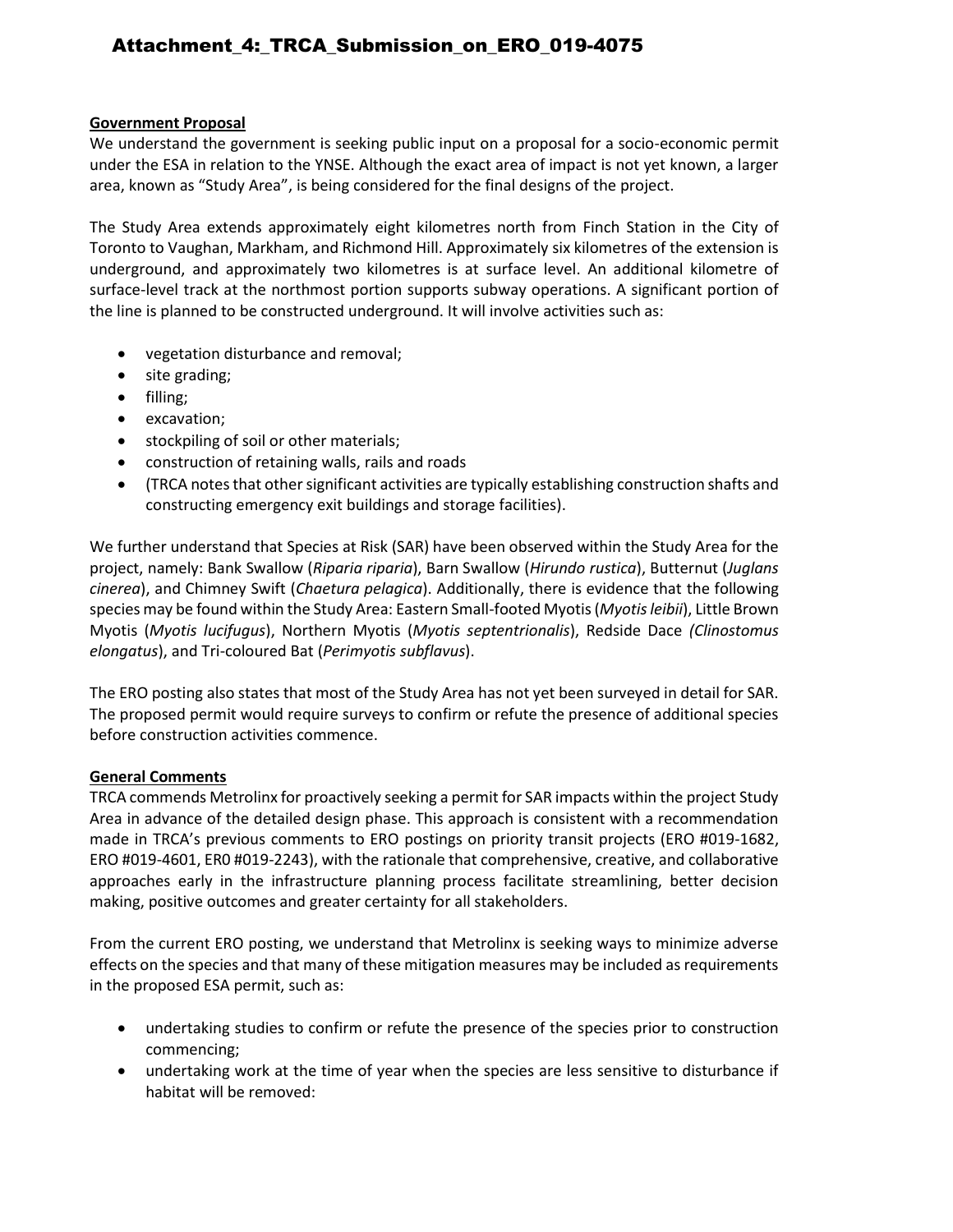# Attachment\_4:\_TRCA\_Submission\_on\_ERO\_019-4075

- $\circ$  removing it at the time of year when the species are less likely to be present;
- o creating or enhancing habitat for the species to compensate for the habitat that was removed;
- if any members of the species will be removed (i.e., Butternut), compensating for these impacts through actions that benefit the species (e.g., plantings);
- providing contractors with education on how to identify the SAR and what steps to take should SAR be encountered within the Study Area;
- monitoring the effectiveness of any steps taken to minimize adverse effects on the species and taking additional steps to increase their effectiveness should they be found to be ineffective.

In addition to the above efforts to minimize impacts, ecological impacts that cannot be mitigated should be compensated for to maintain a robust natural heritage system resilient to the impacts from the new infrastructure. As a major landowner in the GTA and an agency actively engaged in ecological restoration projects, TRCA is well-positioned to provide potential project options and available land to facilitate ecosystem compensation.

Through watershed research, science and expertise, TRCA has developed a number of technical guidance tools and strategies that can be used to inform and support the implementation of the ESA permitting process, particularly related to mitigating impacts and providing for an overall benefit to impacted species and their habitat. [TRCA's Guideline for Determining Ecosystem Compensation](https://s3-ca-central-1.amazonaws.com/trcaca/app/uploads/2019/11/27105627/TRCA-Guideline-for-Determining-Ecosystem-Compensation-June-2018_v2.pdf) and [TRCA's Integrated Restoration Prioritization](https://trcaca.s3.ca-central-1.amazonaws.com/app/uploads/2016/12/17173040/2894_TRCA_IntegratedRestorationPrioritizationReport2015_Feb2016-FA-singlepgs-WEB-Mar3.pdf) framework are landscape level approaches to identifying ecological impairments, compensating for and improving ecosystem function.

TRCA's Guideline for Determining Ecosystem Compensation complements the Metrolinx Vegetation Guideline, with both tools able to guide the development of a strategy that compensates for and improves lost ecosystem functions, providing for an overall benefit to SAR potentially impacted by the project. While SAR are not a focus of these documents, many SAR benefit from these approaches through restoration objectives that address hydrological processes, natural cover, connectivity, landforms, and soils. Complementing the Integrated Restoration Prioritization framework, TRCA's Restoration Opportunities Planning tool is a method to inventory feasible ecological restoration projects at the watershed sub-catchment scale that include SAR considerations.

Accordingly, TRCA infrastructure planning and restoration ecology staff are available to work cooperatively with MECP and Metrolinx to ensure a natural heritage systems approach to environmental impacts is applied throughout the project, which includes accounting for and minimizing impacts to SAR.

TRCA staff are currently reviewing the YNSE under the Transit Project Assessment Process for natural heritage and natural hazard management issues and are committed to reviewing the project at the detailed design stage through our Voluntary Project Review process. In relation to the current ERO proposal, we would be pleased to work with Metrolinx on an ecosystem compensation strategy that incorporates objectives related to SAR as required under the ESA permitting process, as we have with other Metrolinx projects.